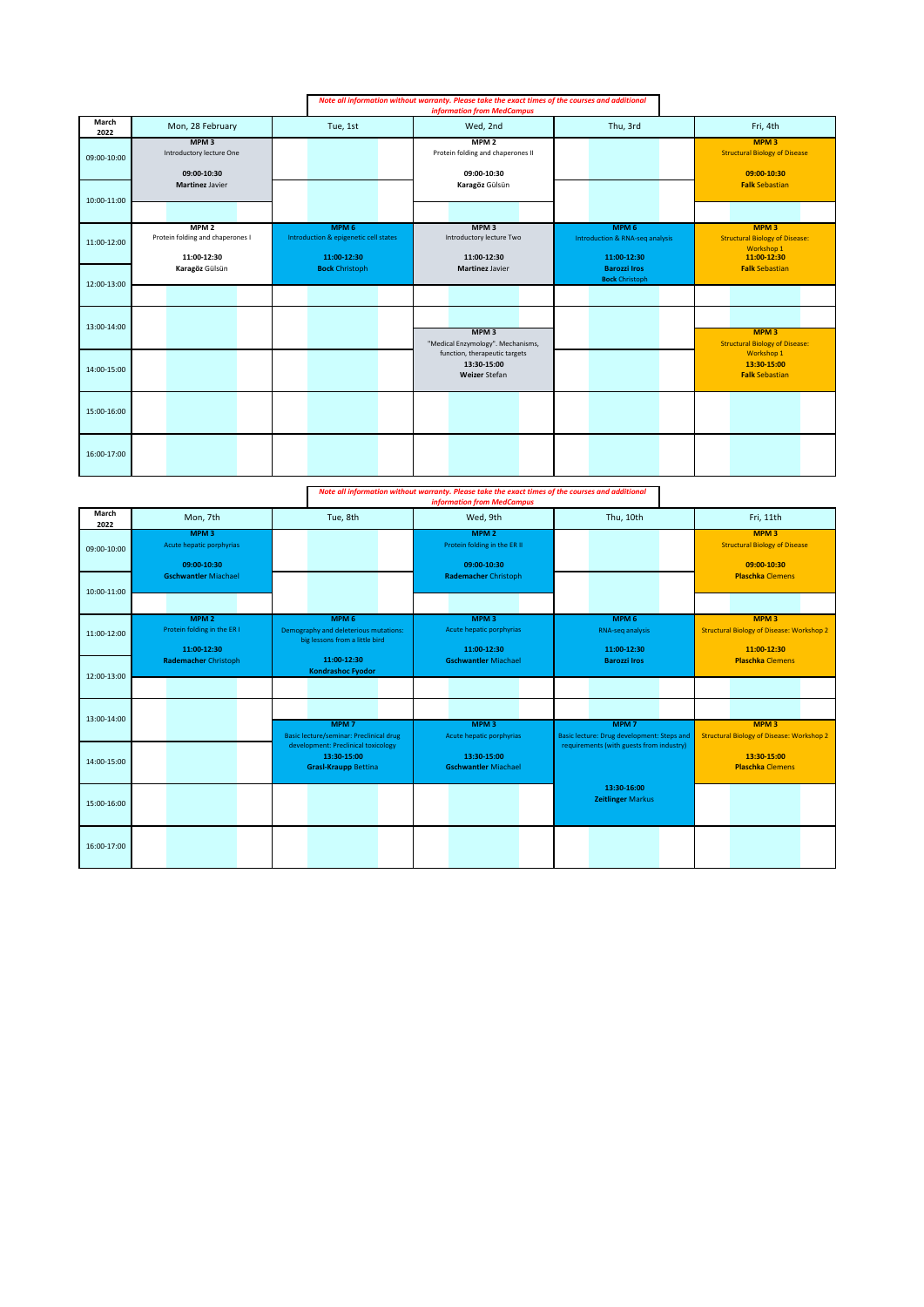|               |                                                         |                                                                                            | Note all information without warranty. Please take the exact times of the courses and additional<br><b>information from MedCampus</b> |                                                                           |                                                                                     |
|---------------|---------------------------------------------------------|--------------------------------------------------------------------------------------------|---------------------------------------------------------------------------------------------------------------------------------------|---------------------------------------------------------------------------|-------------------------------------------------------------------------------------|
| March<br>2022 | Mon, 14th                                               | Tue, 15th                                                                                  | Wed, 16th                                                                                                                             | Thu, 17th                                                                 | Fri, 18th                                                                           |
| 09:00-10:00   | MPM <sub>2</sub><br>Ubiquitination<br>09:00-10:30       |                                                                                            | MPM <sub>2</sub><br>ER stress, ERAD, EGAD, MVB pathway<br>09:00-10:30                                                                 |                                                                           | MPM <sub>3</sub><br><b>Structural Biology of Disease</b><br>09:00-10:30             |
| 10:00-11:00   | <b>Versteeg Gijs</b>                                    |                                                                                            | Karagöz Gülsün Elif                                                                                                                   |                                                                           | <b>Djinovic-Carugo Kristina</b>                                                     |
| 11:00-12:00   |                                                         | MPM <sub>6</sub><br>Microbial bioinformatics for biomedical<br>applications<br>11:00-12:30 | MPM <sub>3</sub><br>Sickle cell disease<br>11:00-12:30                                                                                | MPM <sub>6</sub><br>RNA-seq analysis<br>11:00-12:30                       | MPM <sub>3</sub><br><b>Structural Biology of Disease: Workshop 3</b><br>11:00-12:30 |
| 12:00-13:00   |                                                         | <b>Rattei Thomas</b>                                                                       | Djinovic-Carugo Kristina                                                                                                              | <b>Barozzi Iros</b>                                                       | <b>Djinovic-Carugo Kristina</b>                                                     |
| 13:00-14:00   |                                                         | MPM <sub>7</sub><br>Seminar: drug development: Steps and                                   | MPM <sub>2</sub><br>Overview and Discussion of Protein Folding                                                                        | <b>MPM7</b><br>Focus lecture/seminar: When to patent and                  | <b>MPM3</b><br><b>Structural Biology of Disease: Workshop 3</b>                     |
| 14:00-15:00   | MPM <sub>2</sub><br>the ubiquitin proteasome system and | requirements<br>13:30-15:00<br><b>Bauer Martin</b>                                         | and Quality Control<br>13:30-15:00<br>Karagöz Gülsün Elif                                                                             | commercialize at university?<br>13:30-15:00<br><b>Rademacher Chistoph</b> | 13:30-15:00<br><b>Djinovic-Carugo Kristina</b>                                      |
| 15:00-16:00   | undfoldases<br>15:30-17:00<br><b>Haselbach David</b>    |                                                                                            |                                                                                                                                       |                                                                           |                                                                                     |
| 16:00-17:00   |                                                         |                                                                                            |                                                                                                                                       |                                                                           |                                                                                     |

*Note all information without warranty. Please take the exact times of the courses and additional information from MedCampus*

|               |                                                               |                                                                                                                      | information from Meacampus |                                                              |                                                                              |
|---------------|---------------------------------------------------------------|----------------------------------------------------------------------------------------------------------------------|----------------------------|--------------------------------------------------------------|------------------------------------------------------------------------------|
| March<br>2022 | Mon, 21th                                                     | Tue, 22th                                                                                                            | Wed, 23th                  | Thu, 24th                                                    | Fri, 25th                                                                    |
| 09:00-10:00   | MPM <sub>2</sub><br>Autophagy and the Iysosome<br>09:00-10:30 |                                                                                                                      |                            |                                                              | MPM <sub>3</sub><br><b>Structural Biology of Disease</b><br>09:00-10:30      |
| 10:00-11:00   | Martens Sascha                                                |                                                                                                                      |                            |                                                              | <b>Leonard Thomas</b>                                                        |
| 11:00-12:00   | MPM <sub>2</sub><br>Selective autophagy<br>11:00-12:30        | MPM <sub>6</sub><br><b>Network medicine</b><br>11:00-12:30                                                           |                            | MPM <sub>6</sub><br>Single-cell data analysis<br>11:00-12:30 | MPM <sub>3</sub><br><b>Structural Biology of Disease</b><br>11:00-12:30      |
| 12:00-13:00   | Martens Sascha                                                | <b>Manche Jörg</b>                                                                                                   |                            | <b>Barozzi Iros</b><br><b>Halbritter Florian</b>             | <b>Leonard Thomas</b>                                                        |
| 13:00-14:00   |                                                               | MPM <sub>7</sub>                                                                                                     |                            | MPM <sub>7</sub>                                             | MPM <sub>3</sub>                                                             |
| 14:00-15:00   |                                                               | Basic lecture: Clinical studies: types and<br>design with practical examples<br>13:30-15:00<br><b>Raderer Markus</b> |                            | Drug handling at the trial site                              | <b>Structural Biology of Disease</b><br>13:30-15:00<br><b>Leonard Thomas</b> |
| 15:00-16:00   |                                                               |                                                                                                                      |                            | 13:30-16:00<br><b>Wolzt Michael</b>                          |                                                                              |
| 16:00-17:00   |                                                               |                                                                                                                      |                            |                                                              |                                                                              |